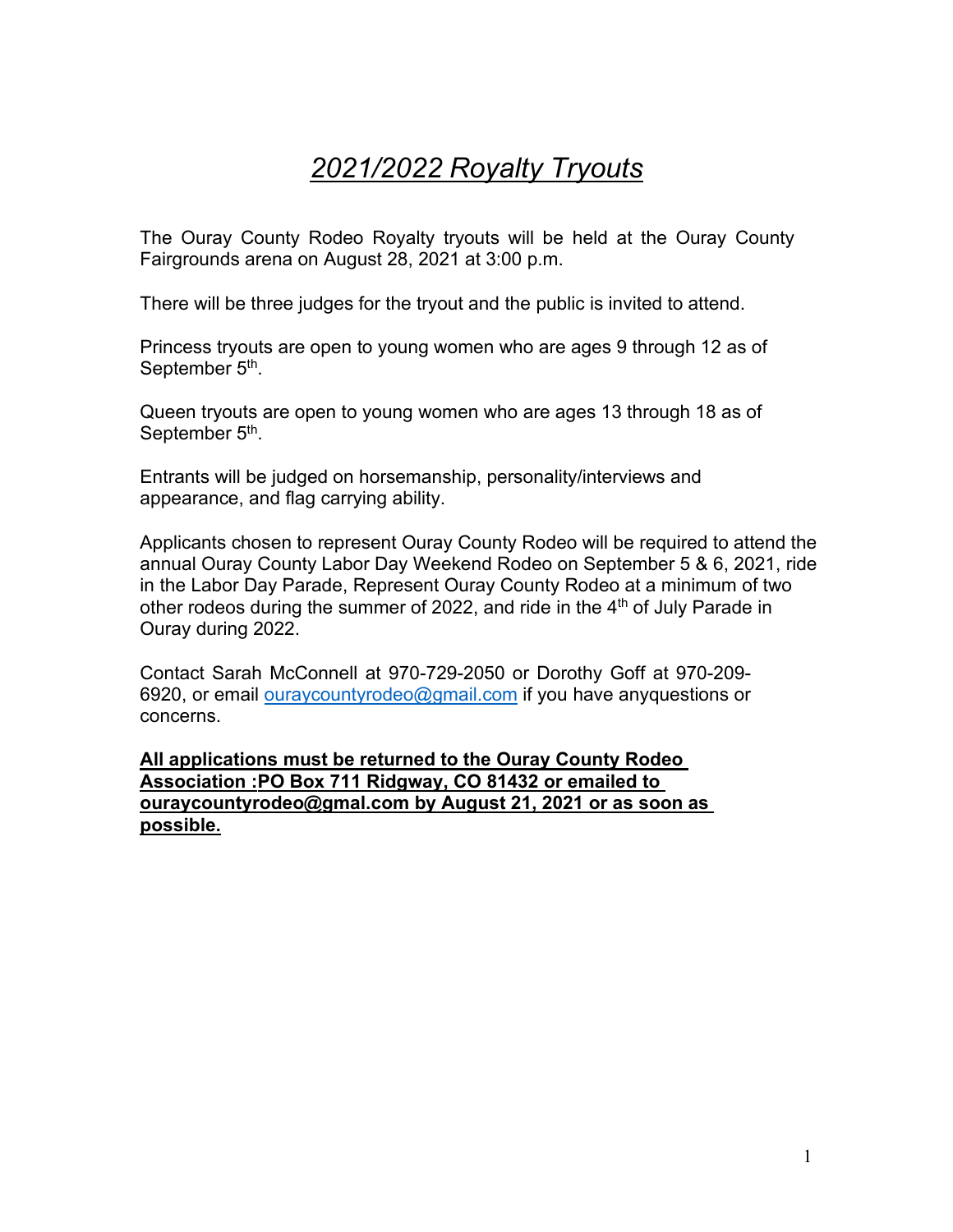# **RODEO ROYALTY APPLICATION**

| Date: _____________                                                                                                                                                                                                                                                                                                    |
|------------------------------------------------------------------------------------------------------------------------------------------------------------------------------------------------------------------------------------------------------------------------------------------------------------------------|
|                                                                                                                                                                                                                                                                                                                        |
|                                                                                                                                                                                                                                                                                                                        |
|                                                                                                                                                                                                                                                                                                                        |
| Age:______________                                                                                                                                                                                                                                                                                                     |
|                                                                                                                                                                                                                                                                                                                        |
|                                                                                                                                                                                                                                                                                                                        |
| Grade: ____________________                                                                                                                                                                                                                                                                                            |
| Horsemanship qualifications and experience:<br>(If more room is needed, use the back of the page)                                                                                                                                                                                                                      |
| Horse's breed, color and name: North and the state of the state of the state of the state of the state of the state of the state of the state of the state of the state of the state of the state of the state of the state of<br>School history and activities:<br>(If more room is needed, use the back of the page) |
| Please attach a recent photo of yourself to this application.<br><b>Applicant's</b><br>Signature:                                                                                                                                                                                                                      |
| Please mail or email this completed application and phototo:                                                                                                                                                                                                                                                           |
| <b>Ouray County Rodeo Association</b><br><b>PO Box 711</b><br><b>Ridgway, CO. 81432</b><br>Ouraycountyrodeo@gmail.com                                                                                                                                                                                                  |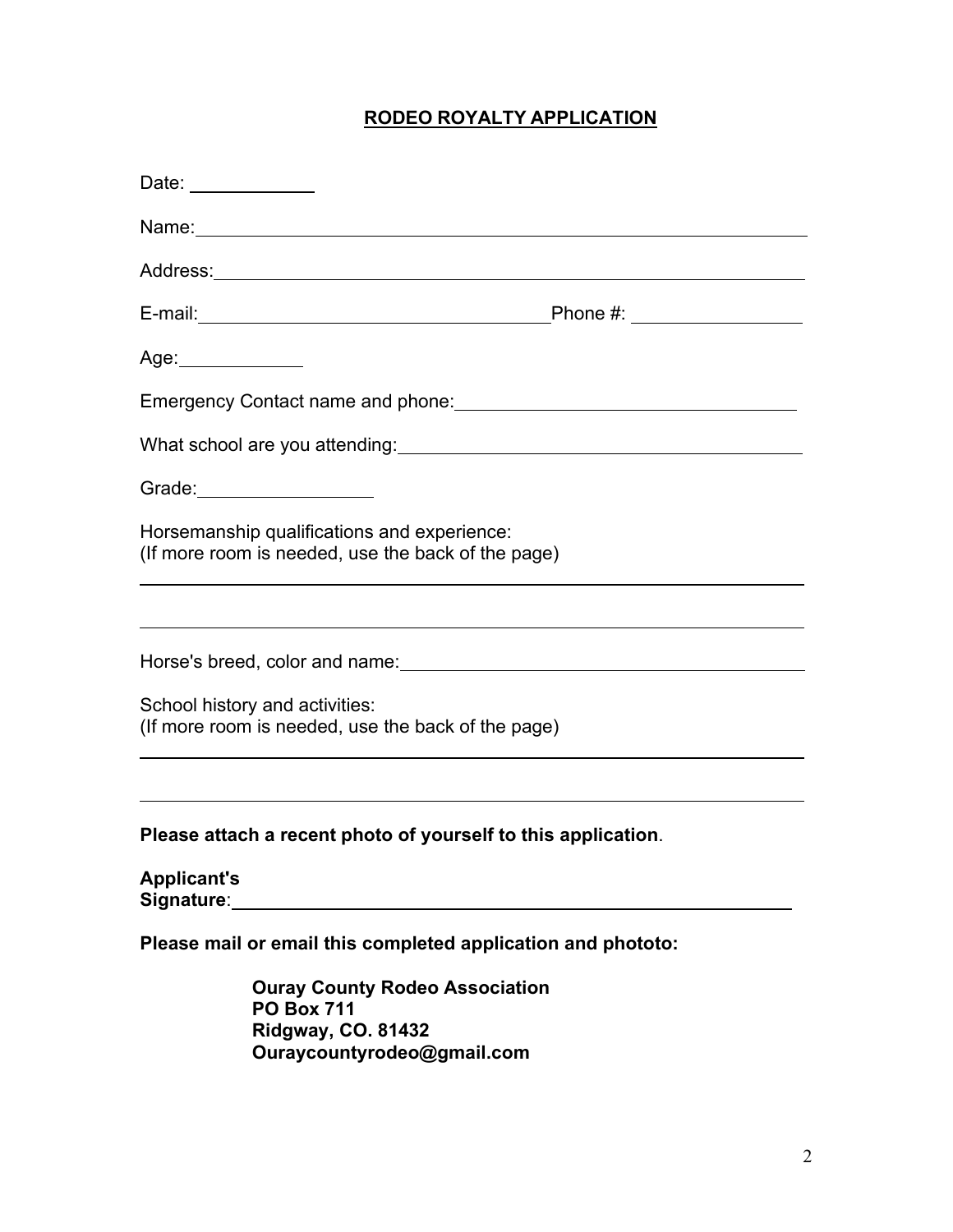# **RULES FOR OCRA ROYALTY TRYOUTS**

#### **REPRESENTATIVE PERSONAL REQUIREMENTS**

1. Must have adequate time to devote to this position for the coming year.

2. Applicant must be single, have not been married and must not have children.

3. We encourage parents to take an active role in and support all applicants during the tryouts and in the coming year.

# **HORSEMANSHIP REQUIREMENTS**

1. Applicant must be a qualified rider and be willing to demonstrate that ability to the Ouray County Rodeo Royalty selection committee at the tryouts.

2. Horse should load easily in a horse trailer for travel to appearances.

3. The horsemanship portion of the competition will consist of a designated pattern and flag run.

4. Caution is emphasized during the tryouts. The horse must be kept under control at all times.

# **JUDGING REQUIREMENTS**

1. The applicant is not required to wear a full dress suit for the tryouts, but western apparel is required. Any neat, clean coordinated outfit will be acceptable whether it be dress pants, new jeans, a longsleeved shirt, boots and a hat.

2. Each applicant will be required to answer questions from the Committee during to the horsemanship competition.

3. The Judging will be done by a Selected Committee.

4. Application closing deadline will be August 21, 2021. Tryouts will be held on August 28, 2021 at 3pm.

5. One (1) girl will be selected each: Rodeo Queen, Rodeo Queen Attendant, Rodeo Princess, Rodeo Princess Attendant.

6. The selected girl(s) can be removed from any position for any conduct oraction not deemed suitable of a representative by the Ouray County Rodeo Association and will be replaced with the 1st Runner up.